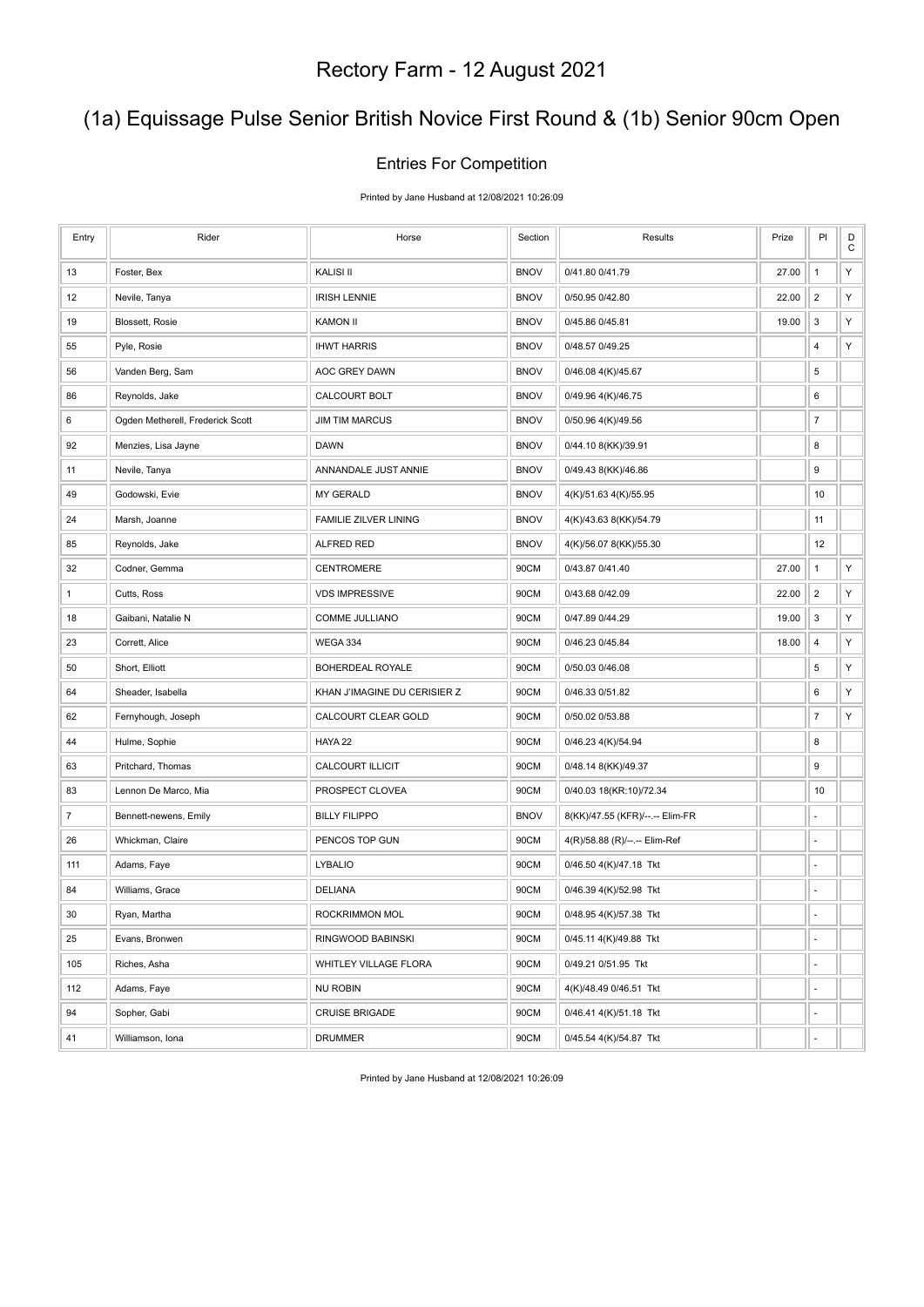### (2a) Nupafeed Supplements Senior Discovery - First Round & (2b) Senior 1.00m Open

#### Entries For Competition

Printed by Jane Husband at 12/08/2021 11:56:14

| Entry | Rider                     | Horse                        | Section | Results                    | Prize | PI                        | D<br>$\mathbf C$ |
|-------|---------------------------|------------------------------|---------|----------------------------|-------|---------------------------|------------------|
| 59    | Hall, Lucy                | <b>FABLE BEANO</b>           | D       | 0/44.43 0/39.24            | 32.00 | $\mathbf{1}$              | Y                |
| 56    | Vanden Berg, Sam          | AOC GREY DAWN                | D       | 0/45.04 0/40.17            | 25.00 | $\overline{2}$            | Υ                |
| 15    | Courtney, Annika          | LOTS OF LOVE                 | D       | 0/42.65 0/40.61            | 22.00 | 3                         | Υ                |
| 13    | Foster, Bex               | <b>KALISI II</b>             | D       | 0/42.57 0/41.25            | 20.00 | $\overline{4}$            | Υ                |
| 60    | Turner Stephenson, Leanne | KINKY LADY DU VLIST Z        | D       | 0/47.86 0/49.32            |       | 5                         | Υ                |
| 98    | Hodge, Natalie            | <b>ULTIMATE ES</b>           | D       | 0/55.32 0/54.58            |       | 6                         | Υ                |
| 34    | James, Katherine          | KING II                      | D       | 0/44.10 4(K)/41.90         |       | $\overline{7}$            |                  |
| 21    | Mcneil, Jemma             | ZINZARO                      | D       | 0/44.62 4(K)/43.30         |       | 8                         |                  |
| 106   | Jewitt, Jenna             | <b>GRANGE RED SPARROW</b>    | D       | 0/43.04 4(K)/45.05         |       | 9                         |                  |
| 97    | Bowman, Johnathan Mathew  | LACARDA                      | D       | 4(K)/51.73 0/56.22         |       | 10                        |                  |
| 113   | Felix, Kimberly Rose      | MILLFIELD VALENTINA          | D       | 4(R)/63.72 0/57.57         |       | 11                        |                  |
| 92    | Menzies, Lisa Jayne       | <b>DAWN</b>                  | D       | 4(K)/44.64 4(K)/43.96      |       | 12                        |                  |
| 19    | Blossett, Rosie           | <b>KAMON II</b>              | D       | 8(KK)/46.87 0/53.22        |       | 13                        |                  |
| 57    | Vanden Berg, Sam          | SARATOGA SAPHIRE MOON        | D       | 0/48.24 12(KKK)/41.07      |       | 14                        |                  |
| 78    | Bradstock, Alfie          | <b>NPS ILLUSIVE</b>          | D       | 0/46.20 12(KKK)/44.54      |       | 15                        |                  |
| 5     | Evans, Bronwen            | SHANNONDALE GOLD RUN         | D       | 4(K)/45.58 9(RK:1)/63.17   |       | 16                        |                  |
| 55    | Pyle, Rosie               | <b>IHWT HARRIS</b>           | D       | 4(K)/44.71 12(KKK)/47.46   |       | 17                        |                  |
| 11    | Nevile, Tanya             | ANNANDALE JUST ANNIE         | D       | 4(K)/50.27 12(CKK)/60.54   |       | 18                        |                  |
| 14    | Pearce, Sarah             | ORPHEE VAN DE PIKKERIE       | D       | 0/51.98 17(KC:9)/71.86     |       | 19                        |                  |
| 37    | Brown, Rebecca            | BELSTEADS BRAVEHEART         | 1.00M   | 0/44.85 0/40.39            | 32.00 | $\mathbf{1}$              | Υ                |
| 26    | Whickman, Claire          | PENCOS TOP GUN               | 1.00M   | 0/42.85 0/40.41            | 25.00 | $\overline{2}$            | Υ                |
| 83    | Lennon De Marco, Mia      | PROSPECT CLOVEA              | 1.00M   | 0/42.56 0/48.84            | 22.00 | $\ensuremath{\mathsf{3}}$ | Υ                |
| 10    | Lappin, Emily             | <b>CARNAVALS WONDER</b>      | 1.00M   | 4(R)/59.32 0/36.06         |       | 4                         |                  |
| 18    | Gaibani, Natalie N        | COMME JULLIANO               | 1.00M   | 0/45.75 4(K)/41.60         |       | 5                         |                  |
| 58    | Shields, Ellen            | SOUTHEND                     | 1.00M   | 0/49.63 4(K)/53.05         |       | 6                         |                  |
| 64    | Sheader, Isabella         | KHAN J'IMAGINE DU CERISIER Z | 1.00M   | 4(K)/47.96 4(K)/54.21      |       | $\boldsymbol{7}$          |                  |
| 81    | Turner Stephenson, Katie  | <b>OUR CO STAR</b>           | D       | (RR)/--.-- Elim-Ref        |       | ä,                        |                  |
| 32    | Codner, Gemma             | CENTROMERE                   | 1.00M   | 4(K)/46.31 (T)/--.-- Ret.  |       | $\blacksquare$            |                  |
| 91    | Bradstock, Alfie          | <b>PRINCE</b>                | 1.00M   | 0/48.33 14(K:10)/72.98 Tkt |       | ä,                        |                  |
| 25    | Marsh, Lara               | RINGWOOD BABINSKI            | 1.00M   | 0/48.71 4(K)/47.11 Tkt     |       | ÷,                        |                  |
| 94    | Sopher, Gabi              | <b>CRUISE BRIGADE</b>        | 1.00M   | 4(K)/47.03 4(K)/54.60 Tkt  |       | ÷,                        |                  |
| 41    | Williamson, Iona          | <b>DRUMMER</b>               | 1.00M   | 0/47.17 16(KKKK)/53.10 Tkt |       | ä,                        |                  |

Printed by Jane Husband at 12/08/2021 11:56:14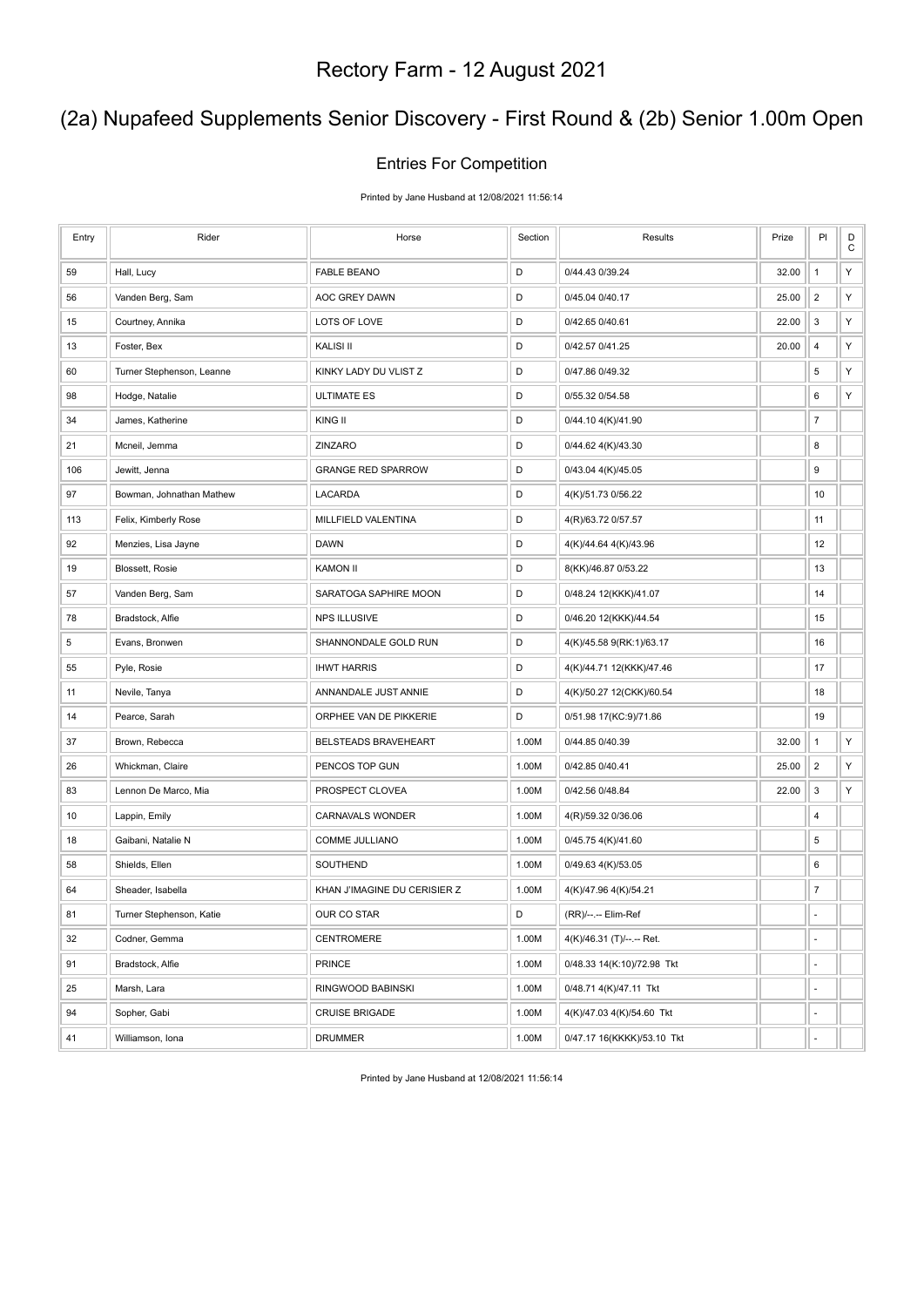# 3 Senior 1.05m Open

#### Entries For Competition

Printed by Jane Husband at 12/08/2021 13:15:45

| Entry       | Rider                    | Horse                  | Results                      | Prize | PI             | $\mathsf D$<br>$\mathbf C$ |
|-------------|--------------------------|------------------------|------------------------------|-------|----------------|----------------------------|
| 59          | Hall, Lucy               | <b>FABLE BEANO</b>     | 0/51.68 0/37.08              | 32.00 | $\mathbf{1}$   | Υ                          |
| 51          | Bradstock, Alfie         | <b>RENKUM LADY VOS</b> | 0/49.16 0/38.62              | 25.00 | $\overline{2}$ | Υ                          |
| 28          | Campbell, Marnie         | DANAJOY DORTHAIRE      | 0/47.71 0/40.64              | 22.00 | $\mathbf{3}$   | Y                          |
| 21          | Mcneil, Jemma            | ZINZARO                | 0/53.87 0/46.70              | 20.00 | $\overline{4}$ | Υ                          |
| 104         | Strangways-dixon, Ella   | <b>JARGON K</b>        | 0/48.75 0/49.43              | 20.00 | 5              | Υ                          |
| $\,$ 5 $\,$ | Evans, Bronwen           | SHANNONDALE GOLD RUN   | 0/51.54 0/49.71              |       | 6              | Υ                          |
| 58          | Shields, Ellen           | SOUTHEND               | 0/55.14 0/52.28              |       | $\overline{7}$ | Y                          |
| 47          | Webb, Freya              | <b>IDANIBUR W</b>      | 0/54.05 0/52.32              |       | 8              | Υ                          |
| 65          | Sheader, Isabella        | <b>JOLENE III</b>      | 0/57.71 0/54.38              |       | 9              | Υ                          |
| 16          | Ryder-phillips, Jamie    | MORSE CODE III         | 0/60.25 0/57.02              |       | 10             | Υ                          |
| 42          | Hopkins, Daniella        | <b>F SOLANGE</b>       | 0/49.75 4(K)/43.02           |       | 11             |                            |
| 37          | Brown, Rebecca           | BELSTEADS BRAVEHEART   | 0/50.31 4(K)/43.86           |       | 12             |                            |
| 93          | Sheward, Danielle Louise | <b>ELVIRAM</b>         | 0/48.97 4(K)/44.97           |       | 13             |                            |
| 10          | Lappin, Emily            | CARNAVALS WONDER       | 0/40.38 4(R)/50.39           |       | 14             |                            |
| 71          | Bowman, Anne Rachael     | POPSTAR IV             | 4(K)/47.89 4(K)/49.17        |       | 15             |                            |
| 14          | Pearce, Sarah            | ORPHEE VAN DE PIKKERIE | 4(K)/58.72 4(K)/50.27        |       | 16             |                            |
| 103         | Strangways-dixon, Ella   | CABANOZ                | 4(K)/50.54 4(K)/51.95        |       | 17             |                            |
| 98          | Hodge, Natalie           | <b>ULTIMATE ES</b>     | 0/51.33 8(KK)/52.11          |       | 18             |                            |
| 27          | Campbell, Nicholas       | <b>GOLDEN SPIRIT V</b> | 0/50.64 12(KKK)/41.58        |       | 19             |                            |
| 96          | Bowman, Johnathan Mathew | CAST ALIA III          | 4(K)/50.90 8(KK)/54.94       |       | 20             |                            |
| 57          | Vanden Berg, Sam         | SARATOGA SAPHIRE MOON  | 0/61.48 (KDR)/--.-- Elim-Ref |       | ä,             |                            |
| 102         | Winter, James            | <b>BEAR GRYLLS</b>     | 0/51.45 0/52.86 Tkt          |       | ä,             |                            |
| 43          | Good, Tessa              | CORRIEBEG ONE FOR ALL  | 0/52.93 0/50.11 Tkt          |       | ä,             |                            |
| 20          | Evans, Bronwen           | A KIND OF MAGIC        | 0/56.37 0/56.14 Tkt          |       |                |                            |

Printed by Jane Husband at 12/08/2021 13:15:45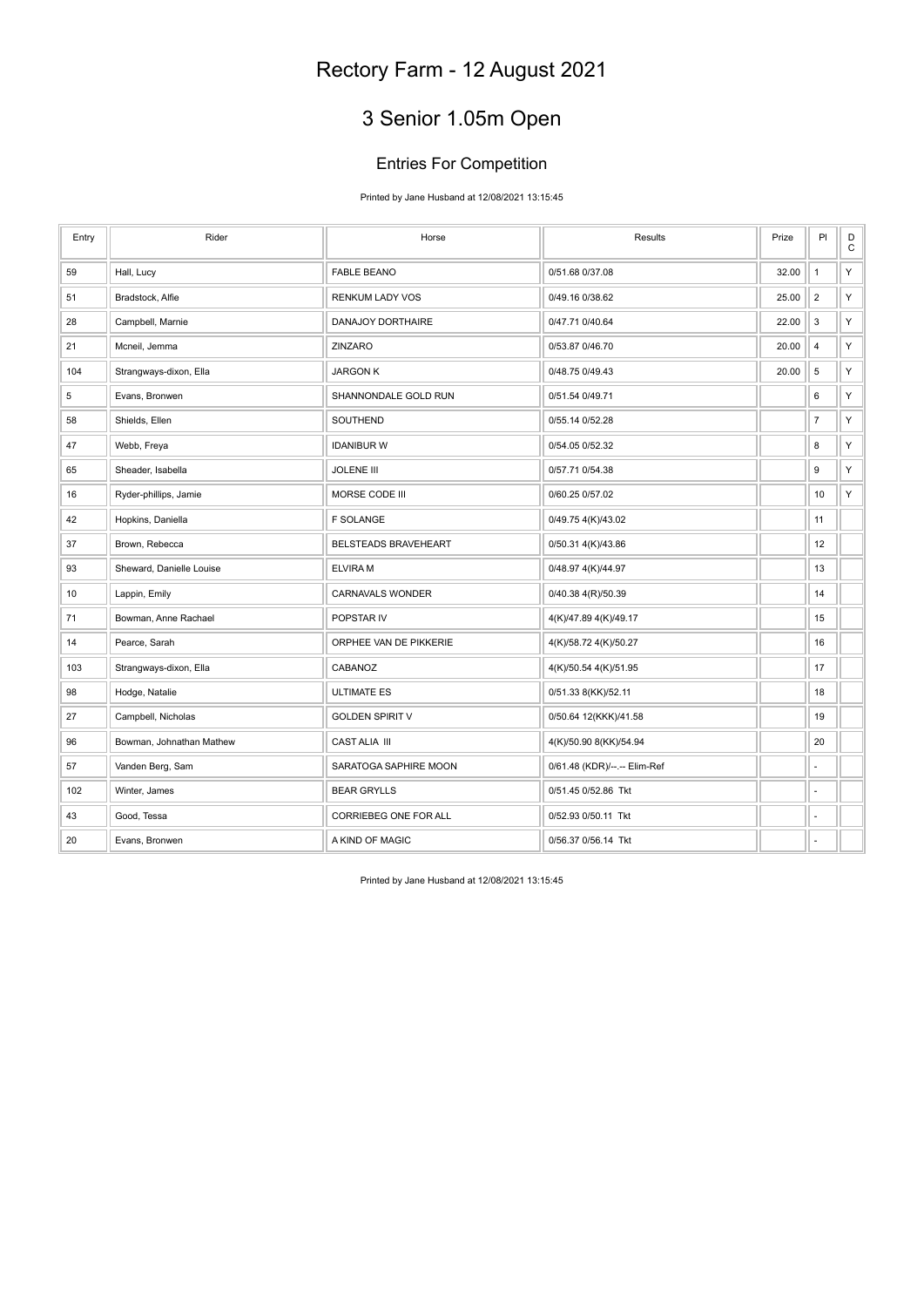#### (4a) Lord & Lady Equestrian Senior Newcomers First Round & (4b) Senior 1.10m Open

#### Entries For Competition

Printed by Jane Husband at 12/08/2021 14:30:56

| Entry | Rider                        | Horse                     | Section      | Results                      | Prize | PI             | $_{\rm C}^{\rm D}$ |
|-------|------------------------------|---------------------------|--------------|------------------------------|-------|----------------|--------------------|
| 38    | Webley, Caroline             | <b>KARINA SEP</b>         | $\mathsf{N}$ | 0/50.88 0/36.75              | 42.00 | $\mathbf{1}$   | Υ                  |
| 69    | Fernyhough, Joseph           | <b>INDIANA JONES I</b>    | N            | 0/48.62 0/37.50              | 32.00 | $\overline{c}$ | Υ                  |
| 51    | Bradstock, Alfie             | RENKUM LADY VOS           | ${\sf N}$    | 0/47.82 0/37.84              | 22.00 | 3              | Υ                  |
| 79    | Bradstock, Alfie             | <b>NPS GEORGIA</b>        | ${\sf N}$    | 0/49.91 0/39.96              | 22.00 | $\overline{4}$ | Υ                  |
| 93    | Sheward, Danielle Louise     | <b>ELVIRA M</b>           | $\mathsf{N}$ | 0/50.80 0/46.66              | 22.00 | 5              | Υ                  |
| 47    | Webb, Freya                  | <b>IDANIBUR W</b>         | 1.10M        | 0/52.80 0/47.96              |       | 6              | Υ                  |
| 27    | Campbell, Nicholas           | <b>GOLDEN SPIRIT V</b>    | ${\sf N}$    | 0/51.51 0/47.98              |       | $\overline{7}$ | Υ                  |
| 17    | Ryder-phillips, Jamie        | <b>JEUBANTOS</b>          | ${\sf N}$    | 0/56.93 0/61.58              |       | 8              | Υ                  |
| 39    | Webley, Caroline             | <b>RENKUM MARCEAU</b>     | ${\sf N}$    | 0/50.57 4(K)/36.99           |       | 9              |                    |
| 45    | Poole, Kayleigh              | <b>GERRIE</b>             | N            | 4(D)/56.72 0/40.62           |       | 10             |                    |
| 42    | Hopkins, Daniella            | <b>F SOLANGE</b>          | 1.10M        | 0/48.53 4(K)/41.54           |       | 11             |                    |
| 31    | Shrubshall-justice, Georgina | <b>CRUISE ON BARCO</b>    | 1.10M        | 0/52.00 4(K)/42.99           |       | 12             |                    |
| 101   | Winter, James                | O KALOS SKIOUROS          | ${\sf N}$    | 0/48.99 4(K)/43.64           |       | 13             |                    |
| 34    | James, Katherine             | KING II                   | ${\sf N}$    | 0/49.04 4(K)/44.96           |       | 14             |                    |
| 82    | Brownbill, Stephanie         | CALCOURT SPARKLUND        | 1.10M        | 4(K)/51.34 0/45.05           |       | 15             |                    |
| 15    | Courtney, Annika             | LOTS OF LOVE              | N            | 4(K)/47.86 0/48.08           |       | 16             |                    |
| 73    | Bowman, Johnathan Mathew     | <b>BOWLAND FELMENCO</b>   | $\mathsf{N}$ | 0/57.39 4(K)/49.69           |       | 17             |                    |
| 67    | Fernyhough, Joseph           | <b>STAND BACK KANNAN</b>  | ${\sf N}$    | 4(K)/49.25 0/50.02           |       | 18             |                    |
| 88    | Smith, Beccy                 | KILMULLEN CASINO HILL     | ${\sf N}$    | 4(R)/66.92 4(K)/49.63        |       | 19             |                    |
| 66    | Fernyhough, Joseph           | CALCOURT OAKLAND          | ${\sf N}$    | 4(K)/50.43 8(KK)/54.15       |       | 20             |                    |
| 72    | Bowman, Anne Rachael         | <b>DIAVOLA DES FORETS</b> | 1.10M        | 0/46.32 21(RK:13)/77.46      |       | 21             |                    |
| 104   | Strangways-dixon, Ella       | <b>JARGON K</b>           | N            | 8(KK)/51.02 (KRT)/--.-- Ret. |       | ä,             |                    |
| 43    | Good, Tessa                  | CORRIEBEG ONE FOR ALL     | 1.10M        | 0/48.51 0/47.47 Tkt          |       | ä,             |                    |
| 20    | Evans, Bronwen               | A KIND OF MAGIC           | 1.10M        | 0/58.68 8(KK)/56.97 Tkt      |       | ä,             |                    |
| 4     | Tapner, Madison              | <b>QUEEN THEILLET</b>     | 1.10M        | 4(K)/51.73 0/42.08 Tkt       |       | ä,             |                    |

Printed by Jane Husband at 12/08/2021 14:30:56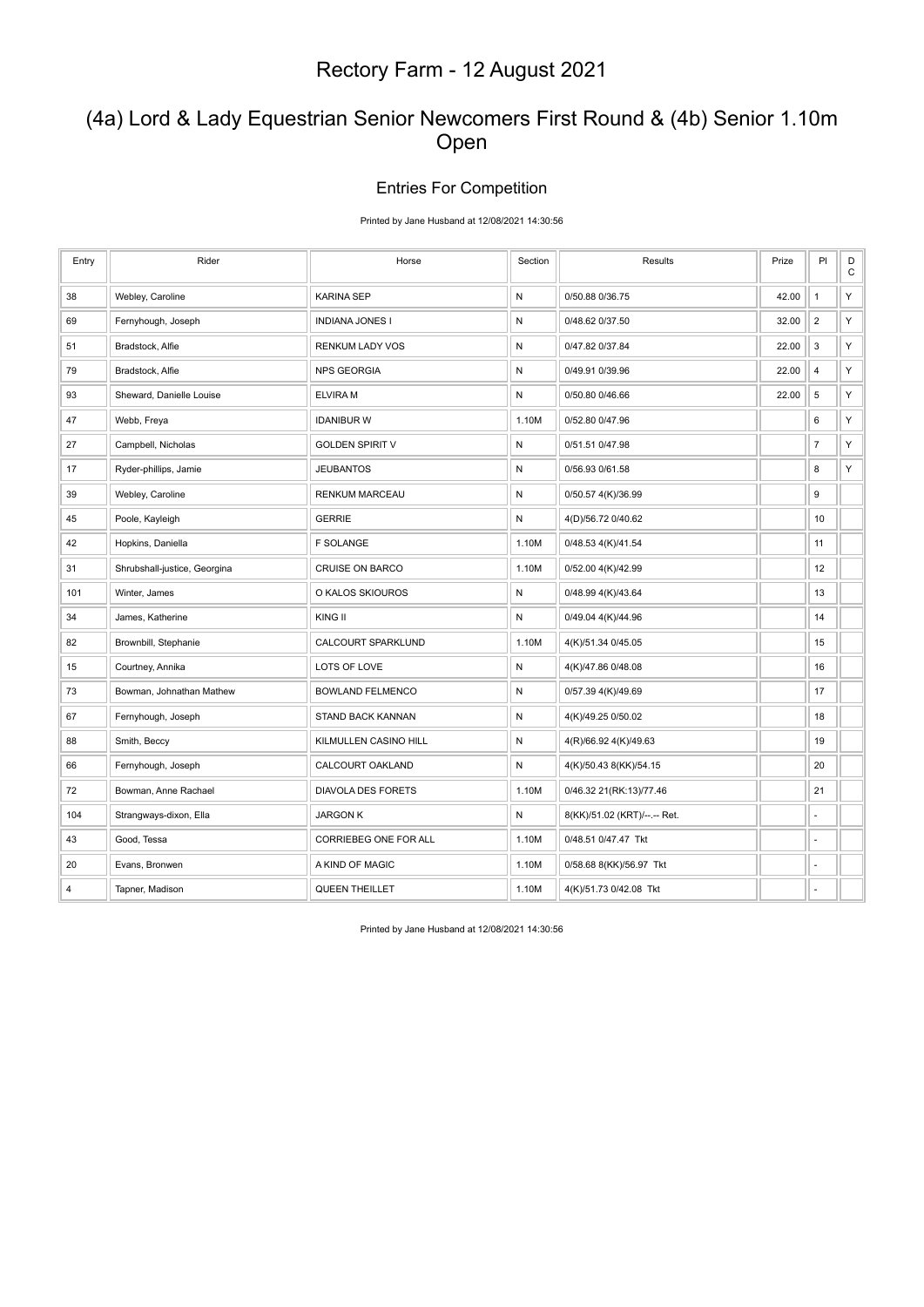# (5a) National 1.15m Members Cup Qualifier & (5b) Senior 1.15m Open

#### Entries For Competition

Printed by Jane Husband at 12/08/2021 15:35:37

| Entry | Rider                        | Horse                        | Section | Results                          | Prize | PI             | D<br>C |
|-------|------------------------------|------------------------------|---------|----------------------------------|-------|----------------|--------|
| 69    | Fernyhough, Joseph           | <b>INDIANA JONES I</b>       | 1.15M   | 0/42.69 0/39.04                  | 52.00 | 1              | Y.     |
| 31    | Shrubshall-justice, Georgina | <b>CRUISE ON BARCO</b>       | BM1.15  | 0/50.78 0/45.95                  | 37.00 | $\overline{2}$ | Y.     |
| 88    | Smith, Beccy                 | KILMULLEN CASINO HILL        | BM1.15  | 0/43.14 0/48.12                  | 27.00 | 3              | Y.     |
| 3     | Tapner, Madison              | <b>BONZA KING OF ROUGES</b>  | BM1.15  | 0/46.26 0/50.22                  |       | 4              | Y.     |
| 35    | James, Katherine             | <b>ISIDOOR</b>               | BM1.15  | 0/45.70 4(K)/42.32               |       | 5              |        |
| 45    | Poole, Kayleigh              | <b>GERRIE</b>                | BM1.15  | 4(K)/40.59 0/44.98               |       | 6              |        |
| 110   | Aiuto, Saffi                 | <b>PLS SHERLOCK</b>          | BM1.15  | 0/46.84 8(KK)/53.08              |       | $\overline{7}$ |        |
| 99    | Hodge, Natalie               | <b>FOXDON LULU</b>           | BM1.15  | 31(R:27)/81.81 0/49.56           |       | 8              |        |
| 61    | Beaurain, Courtney           | <b>INDY VAN DE RIETVENNE</b> | BM1.15  | (RR)/--.-- Elim-Ref              |       | ٠              |        |
| 90    | Hemmings, Lilly Charlotte    | UTOPIA DU THOT               | BM1.15  | (RR)/--.-- Elim-Ref              |       | ٠              |        |
| 36    | James, Katherine             | HERCIRO VANT KIEZELHOF       | BM1.15  | (KRE)/--.-- Elim-Tech            |       | ٠              |        |
| 17    | Ryder-phillips, Jamie        | <b>JEUBANTOS</b>             | BM1.15  | 18(KD:10)/64.05 (T)/--.-- Ret.   |       | ٠              |        |
| 90    | Hemmings, Lilly Charlotte    | UTOPIA DU THOT               | BM1.15  | 0/43.98 (KCE)/--.-- Elim-Tech HC |       | ٠              |        |

Printed by Jane Husband at 12/08/2021 15:35:37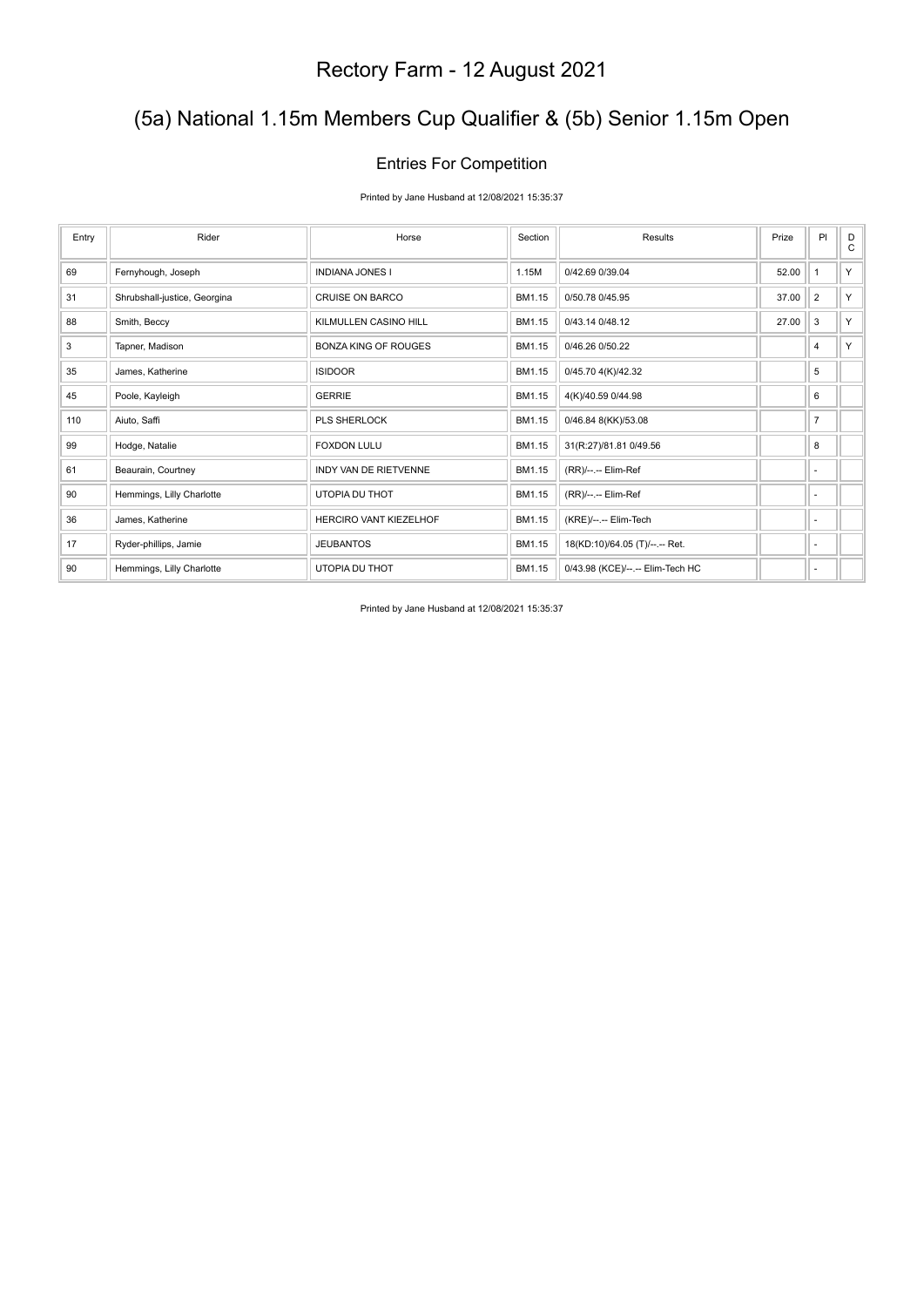# (6a) Equitop GLME Senior Foxhunter First Round & (6b) Senior 1.20m Open

#### Entries For Competition

#### Printed by Jane Husband at 12/08/2021 16:12:42

| Entry | Rider                | Horse                       | Section | Results                | Prize | P <sub>1</sub> | D<br>$\mathsf{C}$ |
|-------|----------------------|-----------------------------|---------|------------------------|-------|----------------|-------------------|
| 68    | Fernyhough, Joseph   | <b>CALCOURT DENBIGH</b>     | F       | 0/46.31 0/42.79        | 52.00 |                | Y                 |
| 29    | Campbell, Nicholas   | <b>DISCRETTE DE LAUME</b>   | F       | 0/48.19 0/44.22        | 37.00 | $\overline{2}$ | Y                 |
| 74    | Thompson, Luke       | <b>CONZALEZ M</b>           | 1.20M   | 0/46.14 0/45.24        | 27.00 | 3              | Y                 |
| 3     | Tapner, Madison      | <b>BONZA KING OF ROUGES</b> | 1.20M   | 0/45.40 0/49.17        |       | 4              | Y                 |
| 108   | Gallagher, Eoin      | <b>CRISOBAL OS</b>          | F       | 0/46.57 0/49.35        |       | 5              | Y.                |
| 82    | Brownbill, Stephanie | <b>CALCOURT SPARKLUND</b>   | F       | 0/48.54 0/53.26        |       | 6              | Y                 |
| 107   | Gallagher, Eoin      | <b>FEELINGS</b>             | F       | 0/44.01 4(K)/41.89     |       | $\overline{7}$ |                   |
| 22    | Kent, Amanda         | <b>BILLY SPIRIT</b>         | 1.20M   | 0/48.89 4(K)/42.25     |       | 8              |                   |
| 95    | Armstrong, Georgina  | <b>AYRTON SITTE</b>         | 1.20M   | 0/46.39 4(K)/43.89     |       | 9              |                   |
| 99    | Hodge, Natalie       | <b>FOXDON LULU</b>          | F       | 0/45.96 4(K)/50.61     |       | 10             |                   |
| 100   | Winter, James        | KAPTAIN LEE BH              | F       | 8(KK)/50.64 0/60.14    |       | 11             |                   |
| 110   | Aiuto, Saffi         | PLS SHERLOCK                | F       | 4(K)/49.70 8(KK)/53.57 |       | 12             |                   |

Printed by Jane Husband at 12/08/2021 16:12:42